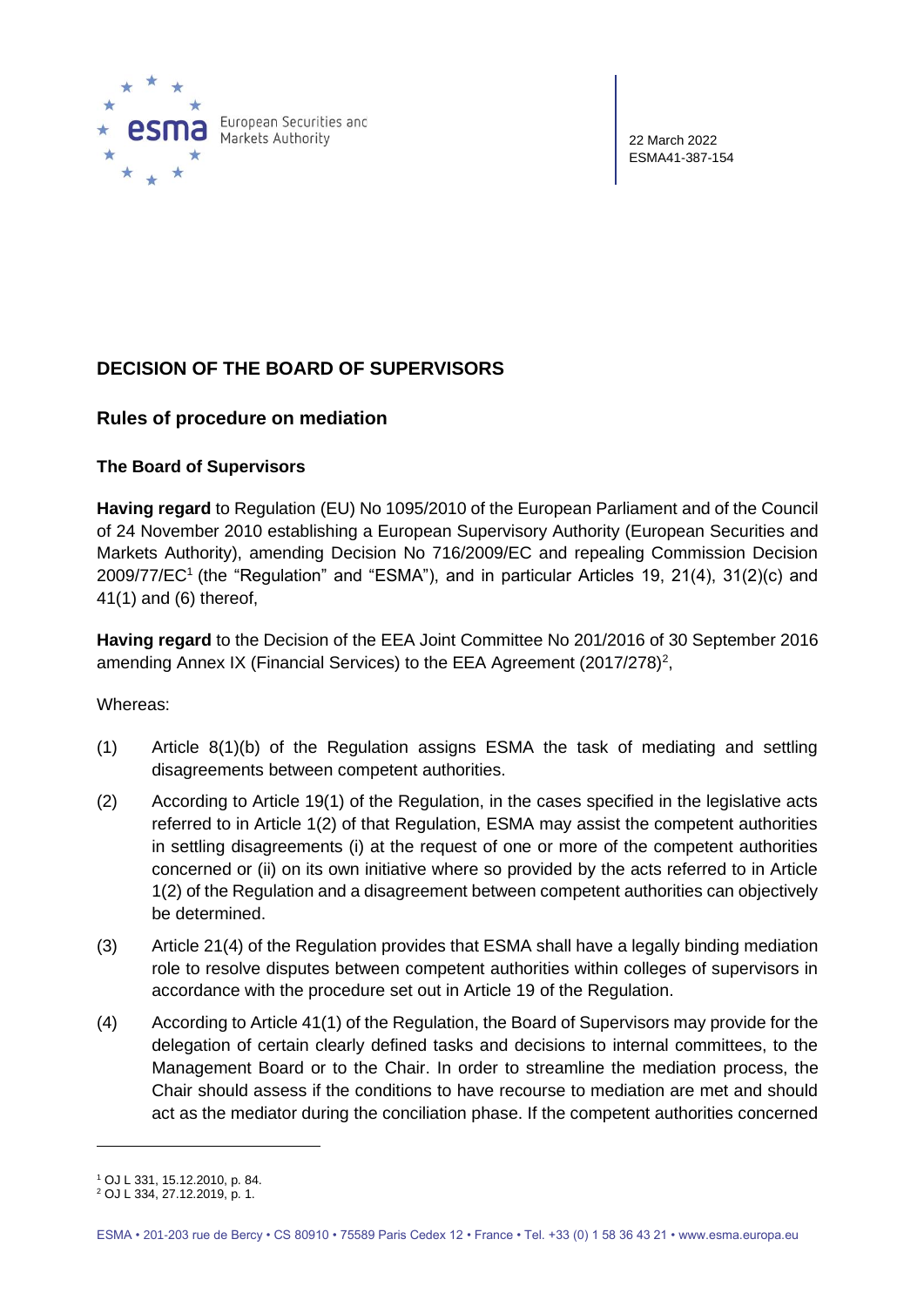

fail to reach an agreement within the conciliation phase, according to Article 41(3) of the Regulation, for the purposes of Article 19 of the Regulation, the Chair shall propose a decision to convene a Mediation Panel to be adopted by the Board of Supervisors and the Mediation Panel should propose the decisions for adoption by the Board of Supervisors pursuant to Article 41(5) of the Regulation.

- (5) Article 31(2)(c) of the Regulation provides that ESMA shall promote a coordinated Union response, inter alia, by carrying out non-binding mediation upon a request from the competent authorities or on its own initiative. It is appropriate to align the procedure for non-binding mediation with the procedure for binding mediation insofar as possible to ensure a robust framework applies. By way of exception, to improve ESMA's capacity to undertake non-binding mediation, with the agreement of the parties to non-binding mediation, the Chair should be able to delegate the role of mediator in the conciliation phase to a member of the Board of Supervisors, the Executive Director or a Head of Department of ESMA.
- (6) In cases where a disagreement involves a competent authority from an EEA EFTA State, the process of settlement has to take into account the role of the EFTA Surveillance Authority and the competent authorities of the EEA EFTA States, pursuant to the Decision of the EEA Joint Committee No 201/2016. It should also take into account Article 8 of the Multilateral Memorandum of Understanding on cooperation, information exchange and consultation between the EFTA Surveillance Authority and the ESAs providing the framework for actions under Article 19 of the ESMA Regulation as incorporated in the EEA Agreement.
- (7) According to the fourth subparagraph of Article 1(5) of the Regulation, when carrying out the tasks, ESMA shall act independently, objectively and in a non-discriminatory and transparent manner, in the interests of the Union as a whole, and shall respect, wherever relevant, the principle of proportionality. In addition, pursuant to Article 42(1) of the Regulation, when carrying out the tasks conferred upon them by this Regulation, the members of the Board of Supervisors shall act independently and objectively in the sole interest of the Union as a whole and shall neither seek nor take instructions from Union institutions or bodies, from any government or from any other public or private body. This should be without prejudice to the possibility of the members of the Mediation Panel and Board of Supervisors to consult internally with their national competent authorities,

### **Has adopted this decision:**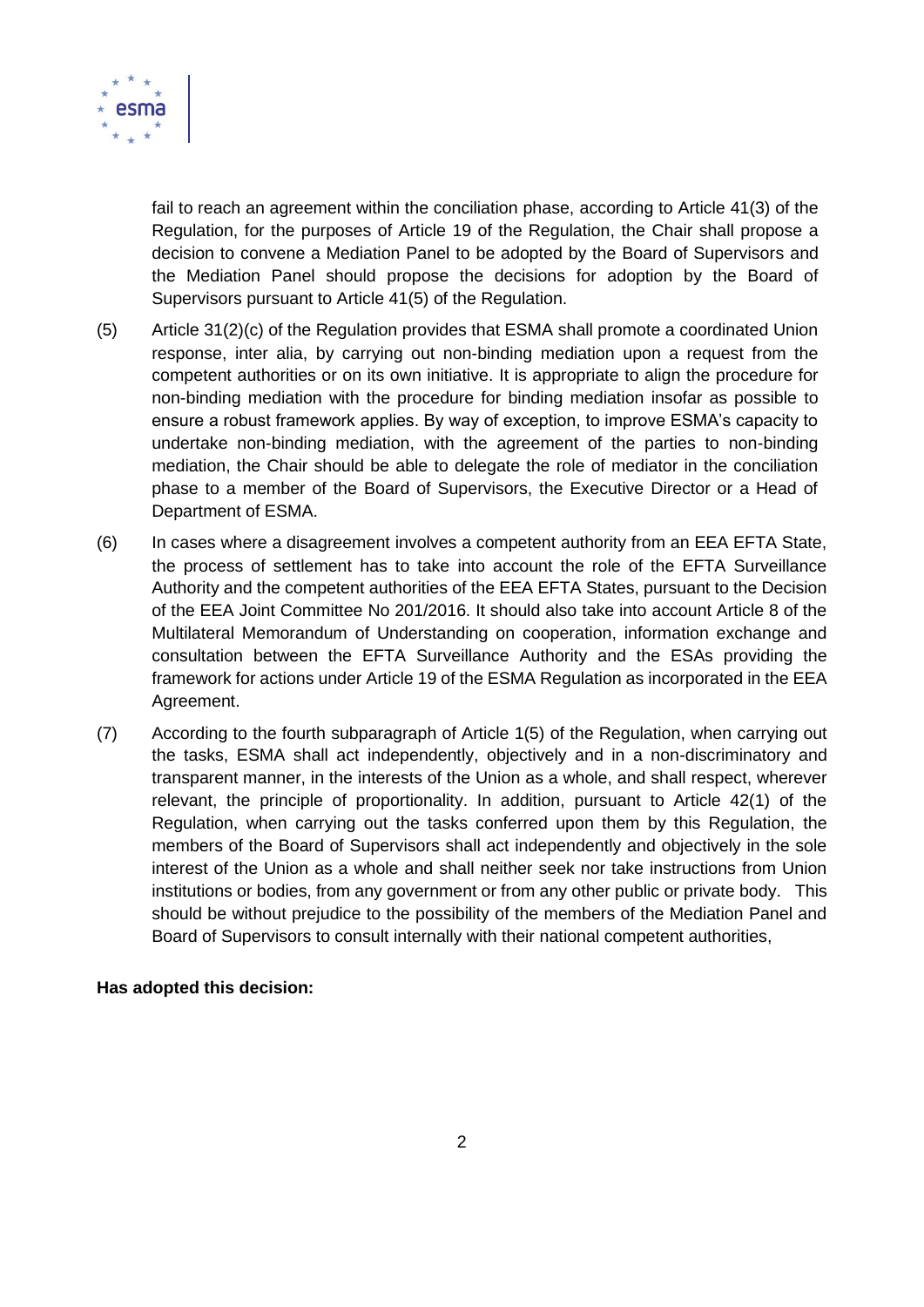

### **CHAPTER 1** *General provisions*

### **Article 1 – Mediation tasks of ESMA**

These Rules of Procedure regulate ESMA's mediation process, including the set-up and functioning of the Mediation Panel, for the purposes of facilitating the impartial settlement of disagreements between competent authorities under a binding mediation process pursuant to Article 19 as well as under a non-binding mediation process pursuant to Article 31(2)(c) of the Regulation.

#### **CHAPTER 2** *Binding mediation*

### **Article 2 – The conciliation phase**

- (1) In accordance with the conditions set out in Article 19 of the Regulation, ESMA may assist in the settlement of a disagreement:
	- (a) upon a competent authority which is a party to the disagreement filing with ESMA the request set out in a template adopted by the Chair available on ESMA's website; or
	- (b) on ESMA's own initiative.
- (2) After verifying that the relevant legal requirements are met, the Chair shall:
	- (a) in the case of a request referred to in paragraph 1(a), accept that request; or
	- $(b)$  in the case of an own initiative mediation referred to in paragraph 1(b), decide whether ESMA should act on its own initiative.
- (3) Where the Chair decides to mediate, the Chair shall set the period for conciliation between the competent authorities taking into account any relevant time periods specified in the acts referred to in Article 1(2) of the Regulation as well as the complexity and urgency of the matter. The Chair shall act as a mediator and facilitate an agreement among the parties. For this purpose, the Chair may require the parties to provide any relevant information and summon them to participate in meetings.
- (4) If the competent authorities concerned fail to reach an agreement within the conciliation phase, the Chair shall report back to the Board of Supervisors in accordance with Article 11 and launch a call for participation in a Mediation Panel to be convened in accordance with Article 8 of these Rules of Procedure. The Chair may express his/her own remarks on the outcome of the conciliation phase. The call for participation should include a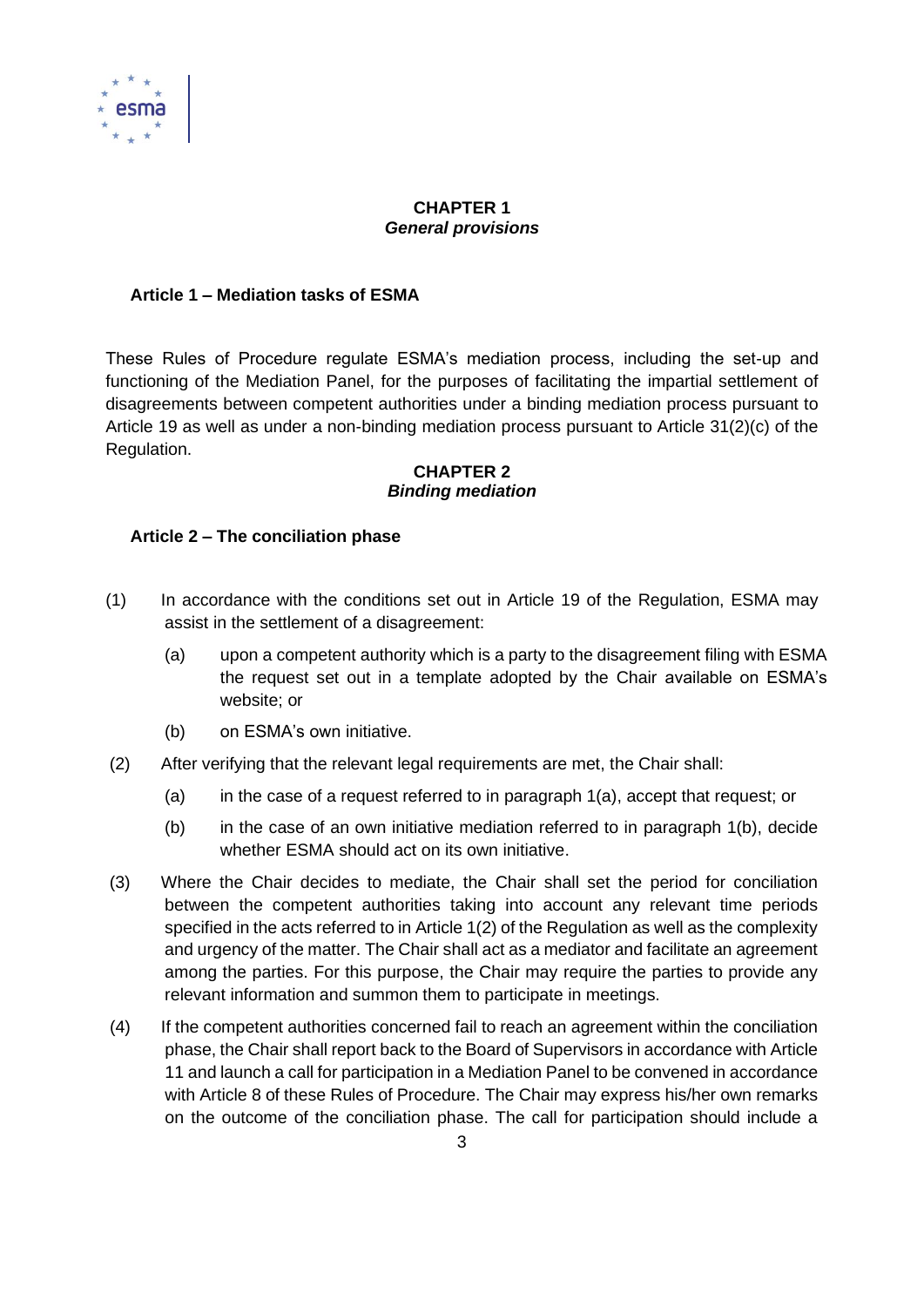

general description of the nature of the disagreement, reference to the relevant Union legislative act and the identity of the parties.

(5) The Chair shall inform the parties to the mediation of any decision taken pursuant to this Article.

### **Article 3 – Decision phase**

- (1) Upon the start of the decision phase pursuant to Article 19(3) of the Regulation, the Mediation Panel shall set for the parties:
	- (a) a deadline for the transmission to the Mediation Panel and the other parties of their allegations accompanied by the relevant documentation;
	- (b) a subsequent deadline to reply to the allegations of the other parties.
- (2) The Mediation Panel may summon the parties, and, where appropriate, other relevant experts, for their testimony.
- (3) Before proposing the decision to the Board of Supervisors, in accordance with Article 39 of the Regulation, the Mediation Panel shall inform the parties of its intention to propose the decision, setting a time limit within which the parties may express their views on the matter. The time limit shall take full account of the relevant time periods specified in the acts referred to in Article 1(2) of the Regulation as well as the urgency, complexity and potential consequences of the matter.
- (4) The Mediation Panel shall decide whether to propose a decision for final adoption by the Board of Supervisors. Any dissenting view by a member of the Mediation Panel shall be reported to the Board of Supervisors with the proposed decision. If no decision is proposed, the Mediation Panel shall report back to the Board of Supervisors expressing its own remarks on the outcome of the procedure.
- (5) Any proposed decision shall:
	- (a) state the identity of the addressees;
	- (b) state the reasons on which it is based;
	- (c) require a party or parties to take specific action or to refrain from action in order to settle the matter, including revoking or amending a decision already taken by the party concerned or making use of any of the powers provided under the relevant Union law;
	- (d) inform the addressees of the legal remedies available under the Regulation;
	- (e) set a deadline within which the addressees shall comply with it and report on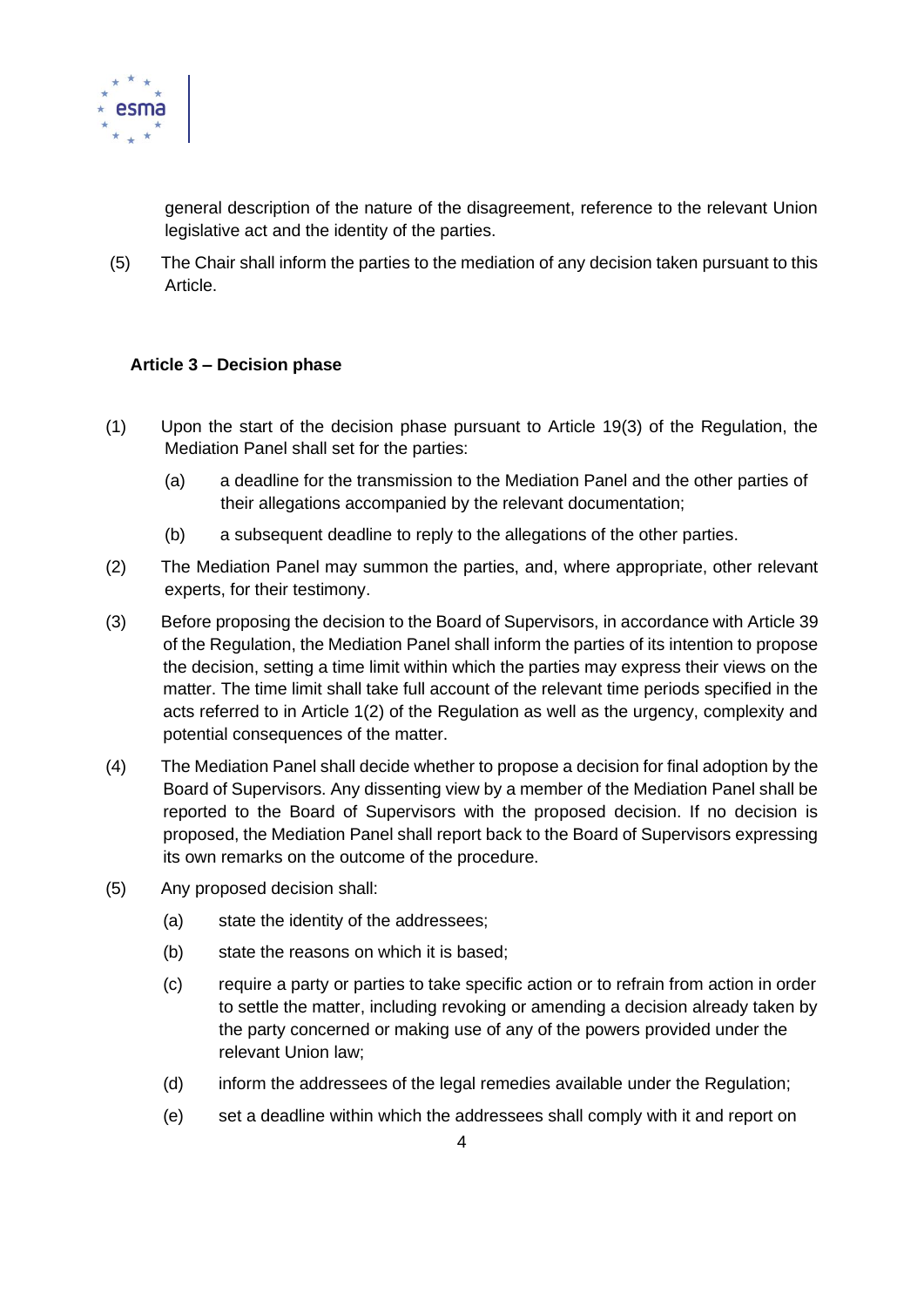

compliance to ESMA;

- (f) set out the views expressed by the parties on the proposed decision; and
- (g) state whether the decision should be made public in accordance with Article 39(6) of the Regulation.
- (6) The Board of Supervisors shall adopt a final decision pursuant to Articles 19(3) and 44(4) of the Regulation and decide on its publication in accordance with Article 39(6) of the Regulation.
- (7) Where the Board of Supervisors has addressed a decision under Article 19(3) of the Regulation to a party and the Mediation Panel considers that the party is not complying with that decision, and thereby is failing to ensure that a financial market participant complies with requirements directly applicable to it by virtue of the acts referred to in Article 1(2) of the Regulation, the Mediation Panel, where appropriate, shall propose to the Board of Supervisors an individual decision to be adopted in accordance with Articles 19(4) and 44(4) of the Regulation addressed to a financial market participant requiring the necessary action to comply with its obligations under Union law, including the cessation of any practice. Paragraphs (3) to (6) shall apply mutatis mutandis.
- (8) Members of the Board of Supervisors shall act independently and objectively in the sole interest of the Union as a whole when deliberating and deciding on the settlement of disagreements.
- (9) The proceedings of the Board of Supervisors shall be secret pending the settlement of the disagreement. The members of the Board of Supervisors shall not divulge information concerning the settlement of a disagreement or discuss it with any person outside those participating in the settlement process, except staff of their respective competent authorities on a need-to-know basis for the specific purpose of receiving advice in relation to the settlement process.
- (10) No other persons shall interfere in the work of the Board of Supervisors or influence its members, except in accordance with the settlement process.
- (11) The members of the Board of Supervisors shall report to the Chair, without undue delay, any attempt to influence them in the performance of their tasks relating to the settlement of the disagreement. The Chair shall take any appropriate action to ensure the independence of the Board of Supervisors.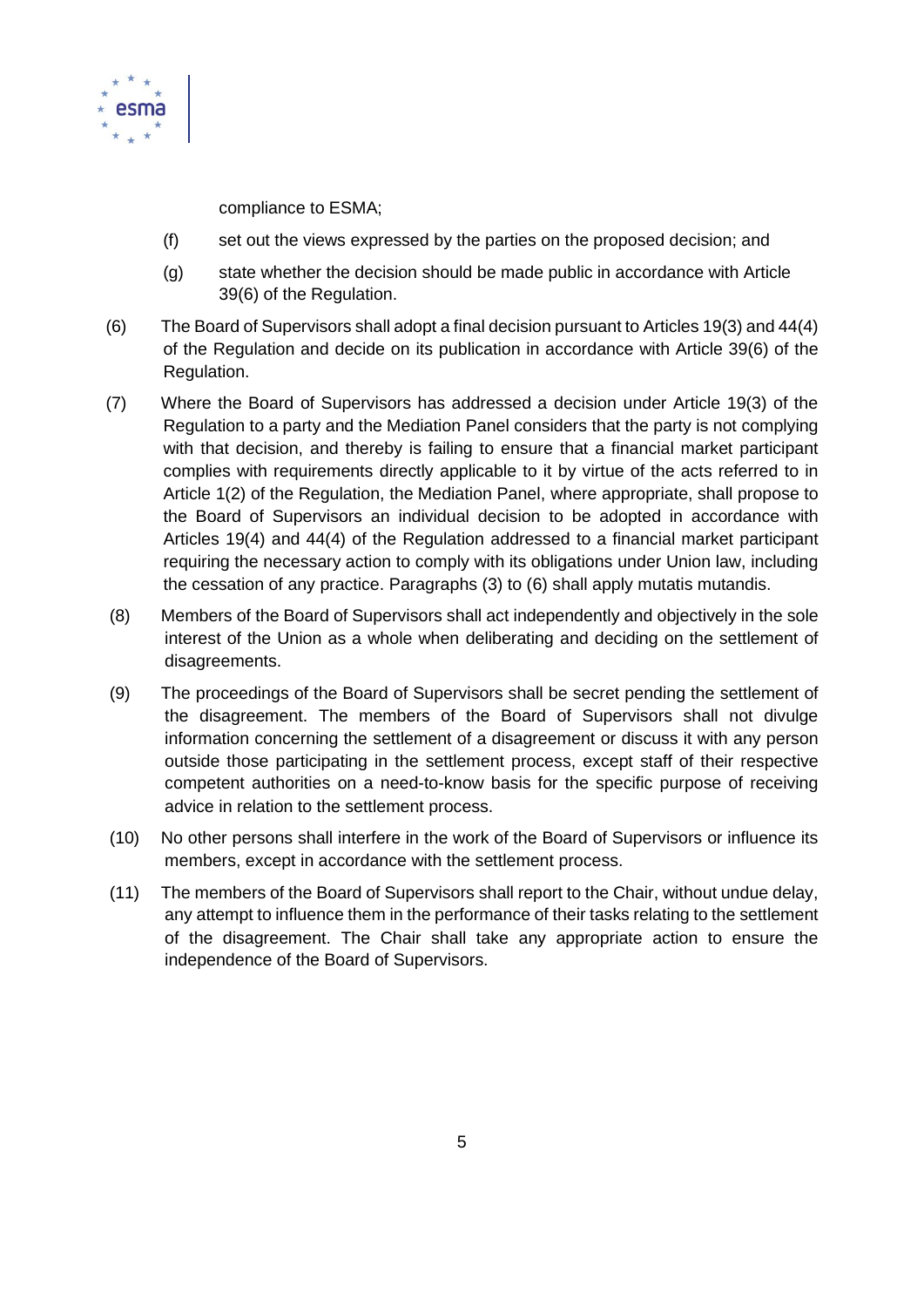

## **Article 4 – Binding mediation involving a competent authority of an EEA EFTA State**

This decision shall apply for the settlement of a disagreement under binding mediation where at least one of the parties to the disagreement is a competent authority of an EEA EFTA State, with the following modifications:

- (a) a reference to Union acts shall apply to the extent that those acts are incorporated into the EEA Agreement and taking into account any adaptations made;
- (b) a competent authority of an EEA EFTA State shall submit a request for assistance to settle a disagreement to the EFTA Surveillance Authority, which shall without delay forward such request to ESMA accompanied by information regarding the relevant legal requirements of Union acts as incorporated into the EEA Agreement;
- (c) the Chair shall inform the EFTA Surveillance Authority without delay of requests made by competent authorities of Member States which involve competent authorities of EEA EFTA States;
- (d) for the purposes of Article 8, the EFTA Surveillance Authority shall be an observer to the Mediation Panel; to that end it shall make a declaration of commitment to act independently and objectively in its role as an observer to the Mediation Panel;
- (e) for the purposes of Article 3(3), the Chair shall:
	- (i) inform the EFTA Surveillance Authority that the Mediation Panel intends to propose a draft;
	- (ii) set a time limit within which the EFTA Surveillance Authority may allow any natural or legal person, including a competent authority, which is the addressee of the decision to be taken to express its views on the matter. The time limit shall take full account of the relevant time periods specified in the acts referred to in Article 1(2) of the Regulation as well as the urgency, complexity and potential consequences of the matter;
- $(f)$  for the purposes of Article 3(4), the Mediation Panel shall submit a draft to the Board of Supervisors. ESMA shall without undue delay submit the draft adopted by the Board of Supervisors to the EFTA Surveillance Authority or inform the EFTA Surveillance Authority if the draft could not be adopted;
- (g) for the purposes of Article 3(6), ESMA shall coordinate publication of any decision with the EFTA Surveillance Authority;
- (h) Article 3(7) shall be replaced with the following: "Where a competent authority of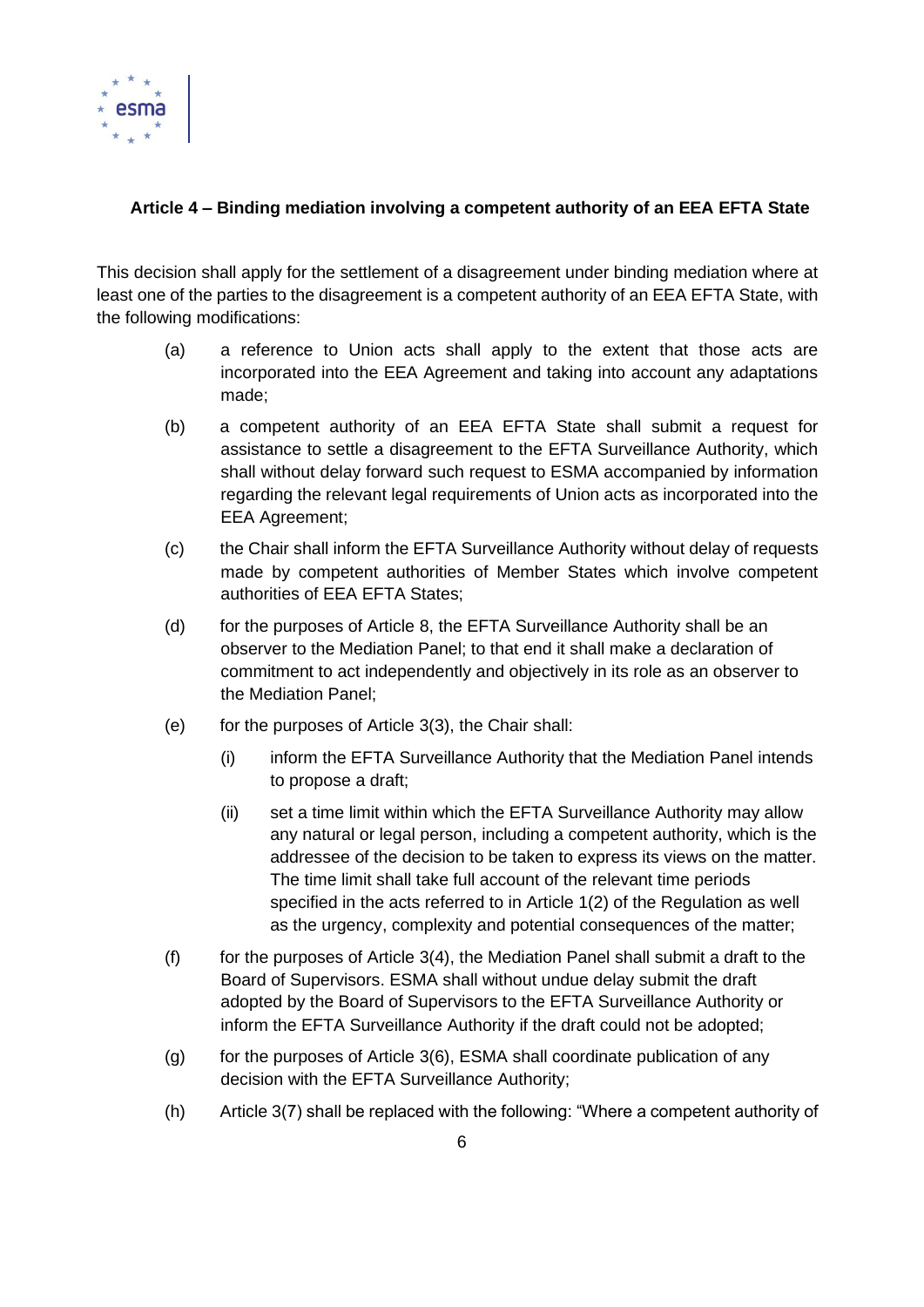

an EEA EFTA State does not comply with the decision of the EFTA Surveillance Authority, and thereby fails to ensure that a financial market participant complies with requirements directly applicable to it by virtue of the acts referred to in Article 1(2) of the Regulation as incorporated into the EEA Agreement, the EFTA Surveillance Authority shall without undue delay inform ESMA. The Mediation Panel shall, where appropriate, propose a draft requiring the necessary action to comply with obligations under the EEA Agreement, including the cessation of any practice. Paragraphs (3) to (6) shall apply mutatis mutandis. ESMA shall without undue delay submit a draft decision adopted by the Board of Supervisors to the EFTA Surveillance Authority."

## **CHAPTER 3** *Non-binding mediation*

### **Article 5 – Scope**

Pursuant to Article 31(2)(c) of the Regulation, in cases of disagreement between competent authorities, the competent authorities concerned may ask the Chair or the Chair may decide that ESMA should act on its own initiative to facilitate an agreement using non-binding mediation according to the rules set out in this Chapter. Any request by a competent authority or decision by the Chair that ESMA should act on its own initiative shall be without prejudice to the possibility for binding mediation to take place in accordance with Chapter 2.

### **Article 6 – Procedure**

- (1) ESMA may assist in the settlement of a disagreement:
	- (a) upon a competent authority which is a party to the disagreement filing with ESMA the request set out in a template available on ESMA's website; or
	- (b) on ESMA's own initiative.
- (2) Where the Chair decides to assist on the basis of non-binding mediation under Article 31(2)(c) of the Regulation, the Chair shall act as mediator or, with the agreement of the parties to the non-binding mediation, the Chair may appoint another individual to act as mediator. Such individual may be a member of the Board of Supervisors, the Executive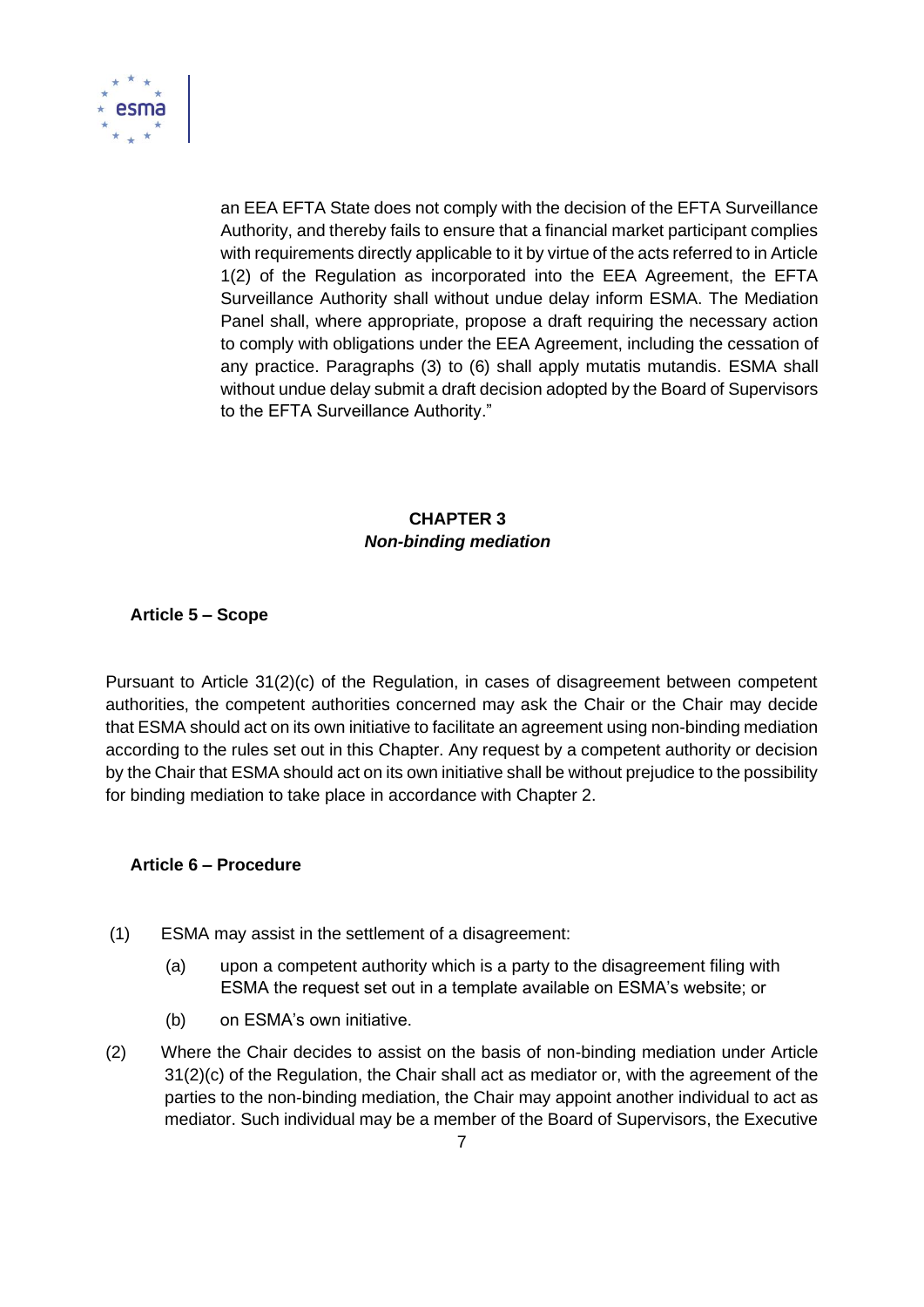

Director or a Head of Department at ESMA. In that case, references to the 'Chair' in paragraph (3) of this Article, paragraphs (3) and (4) of Article 9 and paragraph (1) of Article 11, shall be construed as references to that individual.

- (3) The Chair shall facilitate an agreement among the parties. For this purpose, the Chair may require the parties to provide any relevant information and summon them to participate in meetings.
- (4) If the competent authorities concerned fail to reach an agreement, the Chair shall report back to the Board of Supervisors in accordance with Article 11 and launch a call for participation in a Panel to be convened in accordance with the procedure set out in Article 8. The Chair may express his/her own remarks on the outcome of the conciliation phase. The call for participation should include a general description of the nature of the disagreement, reference to the relevant Union legislative act and the identity of the parties.
- (5) Once the Board of Supervisors convenes the Mediation Panel, the Mediation Panel shall set for the competent authorities concerned:
	- (a) a deadline for the transmission to the Mediation Panel and the other competent authorities concerned of their allegations accompanied by the relevant documentation;
	- (b) a subsequent deadline to reply to the allegations of the other competent authorities concerned.
- (6) The Mediation Panel may summon the parties and, when appropriate, other relevant experts, for their testimony.
- (7) Before proposing the opinion, the Mediation Panel shall inform the parties of its intention to propose the opinion, setting a time limit within which the parties may express their views on the matter. The time limit shall take full account of any deadlines set in the acts referred to in Article 1(2) of the Regulation as well as the urgency, complexity and potential consequences of the matter.
- (8) The Mediation Panel shall propose the opinion for final adoption by the Board of Supervisors under Article 29(1)(a) in accordance with Article 44(1) of the Regulation. The proposed opinion shall include:
	- (a) the identity of the addressees;
	- (b) the opinion and the reasons on which it is based; and
	- (c) where appropriate, the deadline by which the addressees should take, or cease taking, any action proposed.
- (9) The proposed opinion shall be accompanied by materials setting out the views expressed by the parties on the proposed opinion, and by a recommendation on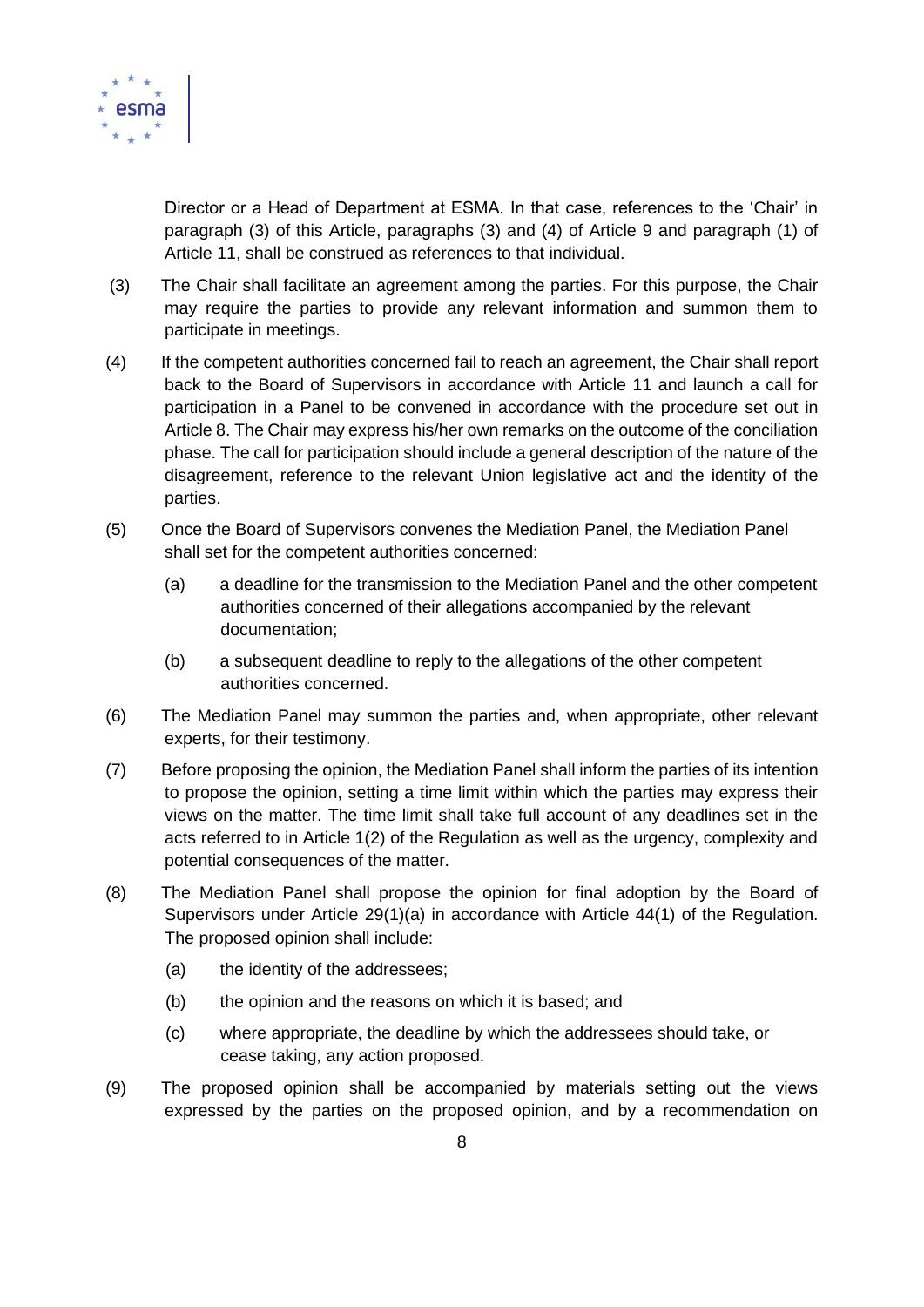

whether publication of the opinion would be in conflict with the legitimate interests of financial market participants, or with the protection of their business secrets, or could seriously jeopardise the orderly functioning and integrity of financial markets or the stability of the whole or part of the financial system of the Union.

- (10) The Mediation Panel may make such other recommendations to the Board of Supervisors as it considers appropriate.
- (11) Members of the Board of Supervisors shall act independently and objectively in the sole interest of the Union as a whole when deliberating and deciding on non-binding mediation cases.
- (12) The proceedings of the Board of Supervisors shall be secret pending the settlement of the disagreement. The members of the Board of Supervisors shall not divulge information concerning the settlement of the disagreement or discuss it with any person outside those participating in the settlement process, except staff of their respective competent authorities on a need-to-know basis for the specific purpose of receiving advice in relation to the settlement process.
- (13) No other persons shall interfere in the work of the Board of Supervisors or influence its members, except in accordance with the proceedings of the settlement process.
- (14) The members of the Board of Supervisors shall report to the Chair, without undue delay, any attempt to influence them in the performance of their tasks relating to the settlement of disagreement. The Chair shall take any appropriate action to ensure the independence of the Board of Supervisors.

## **Article 7 – Non-binding mediation involving a competent authority of an EEA EFTA State**

This decision shall apply for the settlement of a disagreement under non-binding mediation where at least one of the parties to the disagreement is a competent authority of an EEA EFTA State, with the following modifications:

- (a) a reference to Union acts shall apply to the extent that those acts are incorporated into the EEA Agreement and taking into account any adaptations made;
- (b) a competent authority of an EEA EFTA State shall submit a request for nonbinding mediation to the EFTA Surveillance Authority, which shall without delay forward such request to ESMA accompanied by information regarding the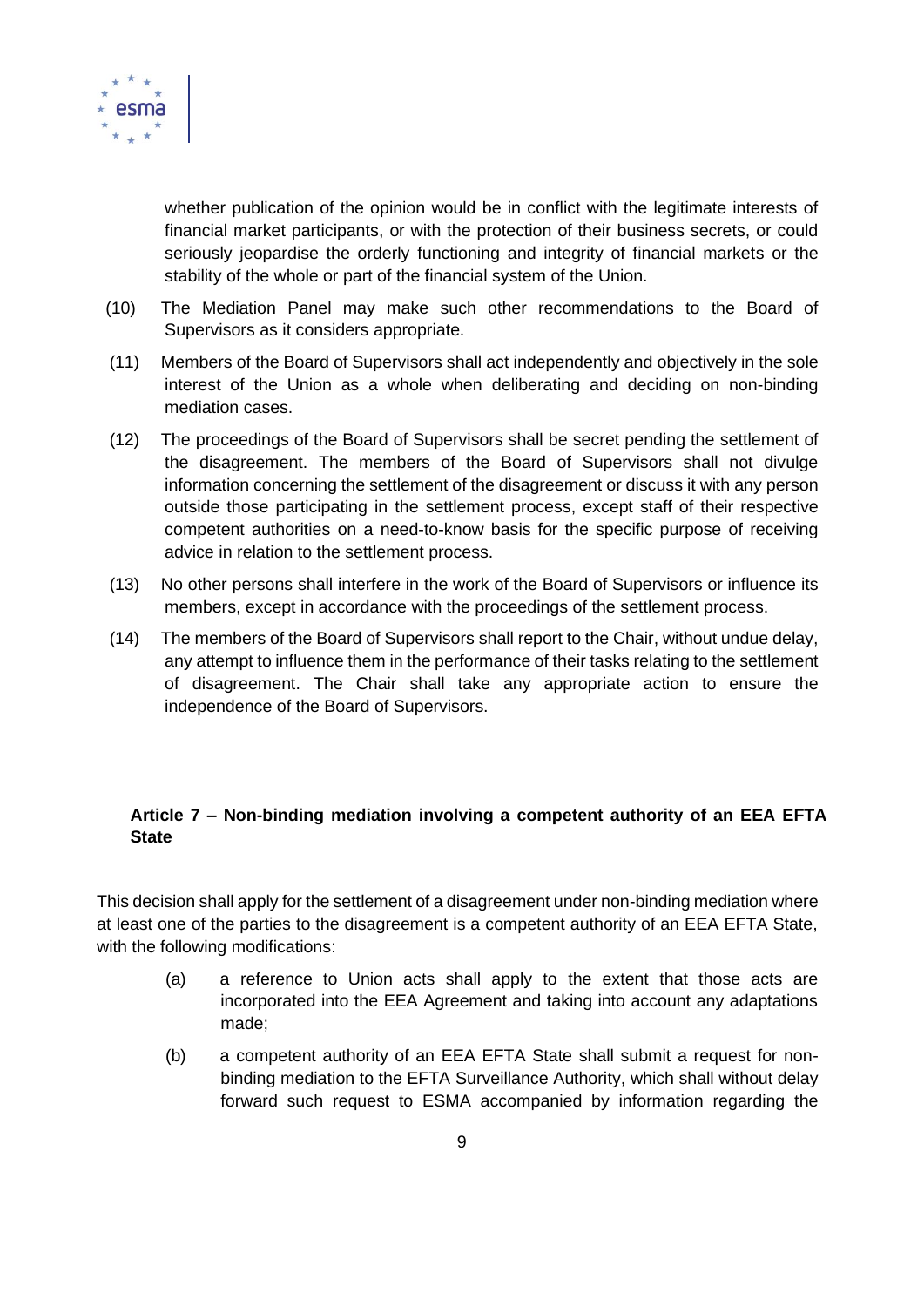

relevant legal requirements of Union acts as incorporated into the EEA Agreement;

- (c) the Chair shall inform the EFTA Surveillance Authority without delay of requests for non-binding mediation made by competent authorities of Member States which involve competent authorities of EEA EFTA States;
- (d) for the purposes of Article  $6(7)$ , the Chair shall also inform the EFTA Surveillance Authority that the Mediation Panel intends to propose an opinion or recommendation pursuant to Article 6(8).

## **CHAPTER 4** *Establishment of the Mediation Panel and final provisions*

## **Article 8 – Composition, appointment, convocation, voting and independence of the Mediation Panel**

- (1) Where the competent authorities concerned have not reached an agreement within a conciliation phase referred to in these Rules of Procedure the Chair shall propose to the Board of Supervisors the adoption of a decision to appoint and convene a Mediation Panel which shall consist of the Chair and six other members, following an open call for participation and after consulting the Management Board.
- (2) The Chair shall strive for a mixed and balanced composition of the Mediation Panels. The categories of eligible candidates for the Mediation Panels are listed in the Annex to these Rules of Procedure.
- (3) The Mediation Panels shall mainly be comprised of members of the Board of Supervisors. In addition, to ensure adequate expertise on the subject matter under consideration, senior staff from competent authorities and ESMA can be selected to be members of the Mediation Panels. Except where the subject matter under consideration concerns highly specialised and concentrated activities, the Mediation Panels shall not include more than one member working for the same national competent authority.
- (4) The decision to convene a Mediation Panel, for the purposes of binding mediation, shall be adopted by the Board of Supervisors in accordance with the fourth subparagraph of Article 44(1) of the Regulation and, for the purposes of non-binding mediation, by simple majority in accordance with the first subparagraph of Article 44(1) of that Regulation.
- (5) For the purposes of taking its decisions, each member of the Mediation Panel shall have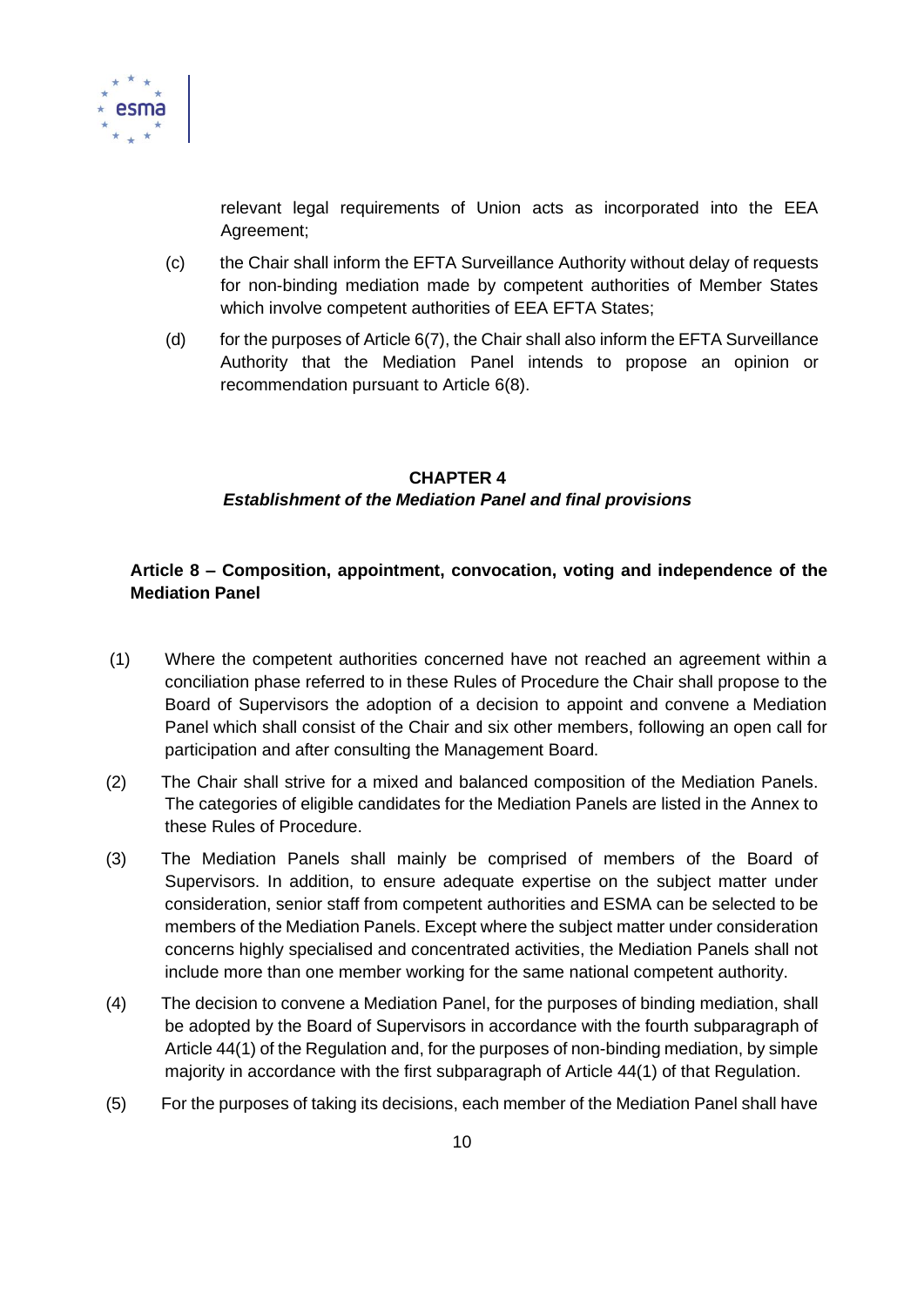

one vote and decisions of the Mediation Panel shall be taken where at least four members vote in favour.

- (6) The members of the Mediation Panel shall act independently and objectively in the sole interest of the Union as a whole. For that purpose, the members of the Mediation Panel shall make a written declaration of commitment and absence of any interest or external influence which may be considered prejudicial to their independence.
- (7) The proceedings of the Mediation Panel shall be secret pending their deliberations and actions taken in the course of binding or non-binding mediation, as the case may be. The members of the Mediation Panel shall not divulge information concerning the ongoing binding or non-binding mediation or discuss it with any person outside the Mediation Panel, except staff of their respective authorities on a need-to-know basis for the specific purpose of receiving advice in relation to settlement of the disagreement.
- (8) No other persons, including the members of the Board of Supervisors who are not members of the Mediation Panel, shall interfere in the work of the Mediation Panel.
- (9) The members of the Mediation Panel shall report to the Chair, without undue delay, any attempt to influence them in the performance of their tasks. The Chair shall take any appropriate action to ensure the independence of the Mediation Panel.

### **Article 9 – Data protection and confidentiality**

- (1) Any processing of personal data, including the exchange or transmission of personal data with the competent authority concerned shall be undertaken in accordance with Regulation (EU) 2018/1725<sup>3</sup> and ESMA's implementing rules<sup>4</sup>.
- (2) The rules governing confidentiality in accordance with Article 70 of the Regulation and ESMA's internal rules of procedure concerning professional secrecy<sup>5</sup> shall apply to the Chair and any person involved in the proceedings of the Mediation Panel.
- (3) A request may be made to the Chair or the Mediation Panel for the confidential treatment of a document or any information contained in a document to be filed in connection with a disagreement which is submitted to the Chair (until and during conciliation phase) or before the Mediation Panel (during decision/opinion phase), respectively.

<sup>&</sup>lt;sup>3</sup> Regulation (EU) 2018/1725 of the European Parliament and of the Council of 23 October 2018 on the protection of natural persons with regard to the processing of personal data by the Union institutions, bodies, offices and agencies and on the free movement of such data, and repealing Regulation (EC) No 45/2001 and Decision No 1247/2002/EC (OJ L 295, 21.11.2018, p. 39).

<sup>4</sup> Implementing rules on data protection (ESMA40-133- 716). <sup>5</sup> Decision on Professional secrecy (ESMA40-1432018523-304).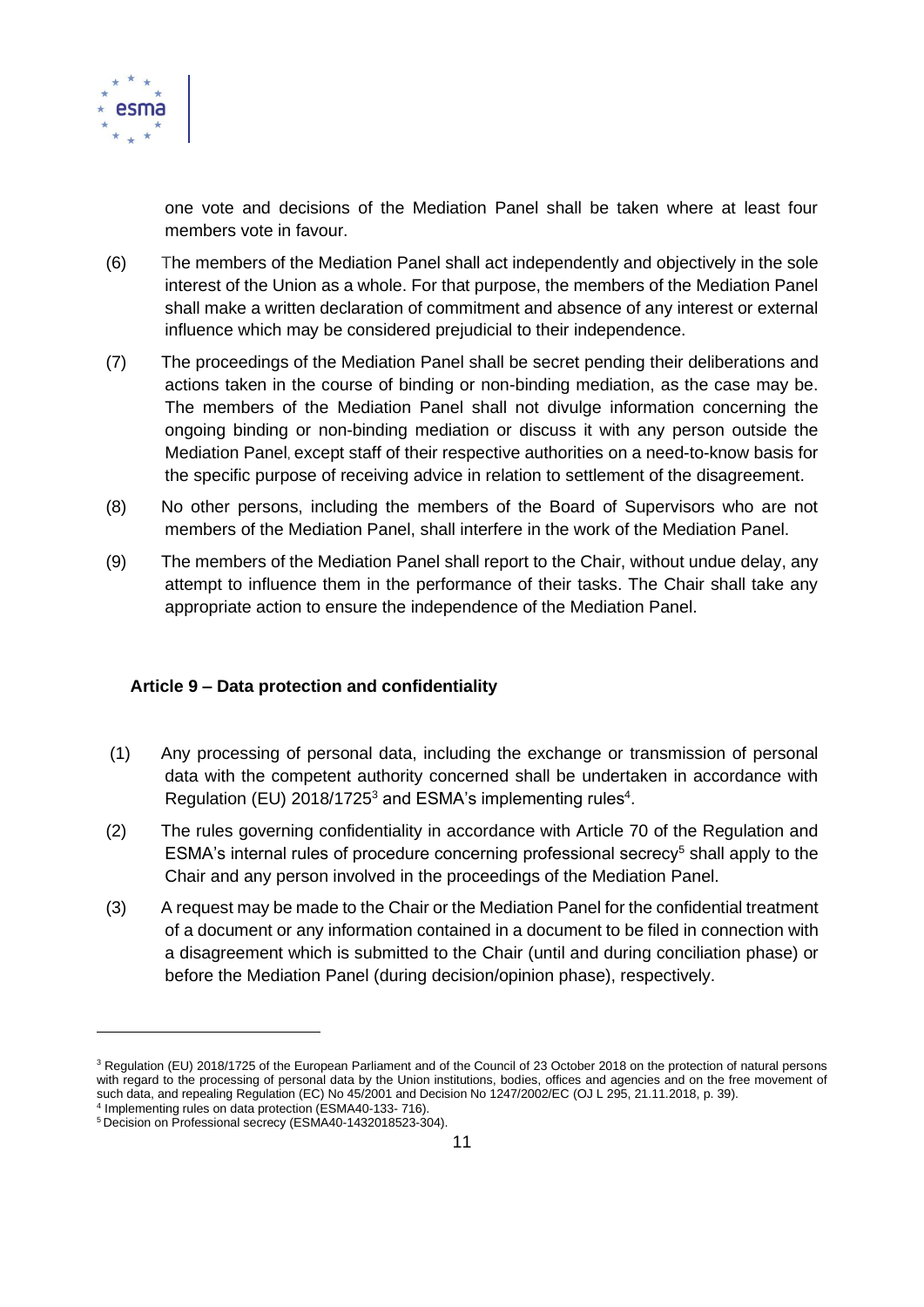

(4) In determining the request, the Chair or the Mediation Panel, as the case may be, shall have regard as appropriate to the relevant provisions of Regulation (EC) No 1049/2001<sup>6</sup>.

#### **Article 10 – Conflicts of interest**

- (1) When proposing a decision to convene a Mediation Panel, the Chair shall only propose the appointment of those candidates who:
	- (a) are not representatives of the competent authority party to the disagreement;
	- (b) have no direct links with the competent authority party to the disagreement; and
	- (c) have no interest in the matter subject to mediation.
- (2) Where the Mediation Panel decides to submit a draft opinion or decision for adoption to the Board of Supervisors, Title III of the Conflict of Interest Policy for Non-Staff<sup>7</sup> shall apply at the level of the Board of Supervisors.

#### **Article 11 – Monitoring, compliance and reporting**

- (1) The Chair shall take any necessary steps to monitor whether addressees of opinions or decisions adopted under these Rules of Procedure comply and report regularly to the Board of Supervisors. The Chair shall also report any non-compliance to the Mediation Panel.
- (2) In the report referred to in Article 3(5) of the Regulation, the Chair shall set out the nature and type of disagreements between competent authorities, the agreements reached and the decisions taken to settle such disagreements.
- (3) The ESMA annual report referred to in Article 53(7) of the Regulation shall state in a summary form the disagreements brought before ESMA, the decisions of the Mediation Panels and the decisions of the Board of Supervisors pursuant to Articles 19(3) (binding mediation, decision(s) addressed to competent authority/ies), 19(4) (binding mediation, decision(s) addressed to individual market participant(s)) and 31(2)(c) in conjunction with Article 29(1)(a) (non-binding mediation, opinions addressed to competent authorities) of the Regulation.

<sup>&</sup>lt;sup>6</sup> Regulation (EC) No 1049/2001 of the European Parliament and of the Council of 30 May 2001 regarding public access to European Parliament, Council and Commission documents (OJ L 145, 31.5.2001, p. 43).

<sup>7</sup> Conflict of interest policy for non-staff (ESMA-22-328-402).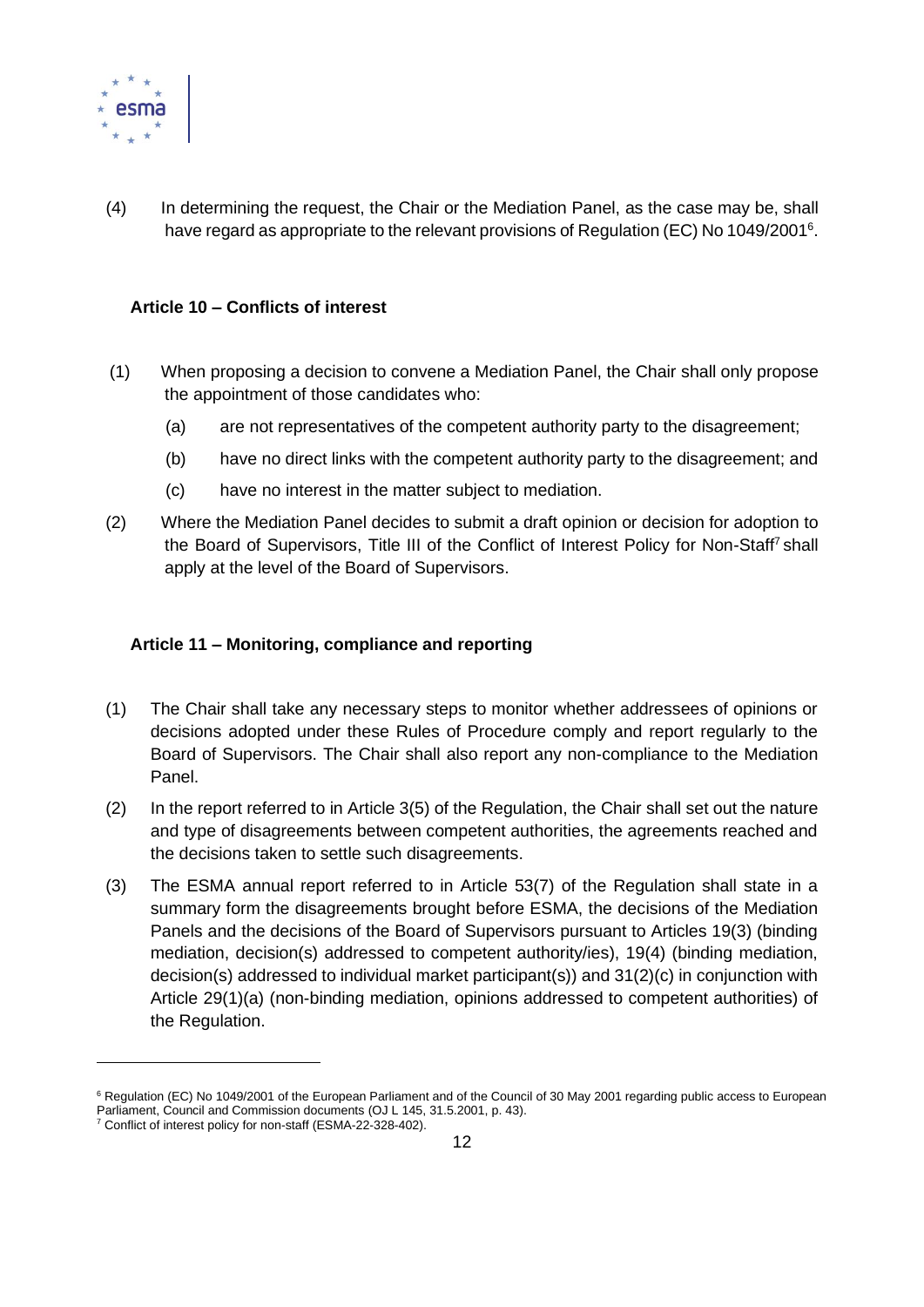

(4) ESMA staff shall maintain a record of the applications for mediation that it has received and of the decisions taken under this procedure and shall report that information annually to the Board of Supervisors.

### **Article 12 – Communications**

Competent authorities shall be invited to agree to written and oral communications being in the working language of ESMA for the purposes of binding and non-binding mediation where possible.

#### **Article 13 – ESMA staff**

- (1) The Chair shall be assisted by ESMA staff.
- (2) ESMA staff shall provide operational and secretariat support to the Mediation Panel appointed in each case.

#### **Article 14 – Publication**

These Rules of Procedure, and any supplementary forms and guides that may be adopted by the Chair, shall be published on ESMA's website.

#### **Article 15 – Repeal**

This decision repeals the rules of procedure set out in ESMA Decision ESMA41-140-139.

#### **Article 16 – Entry into force**

This decision shall enter into force the day following its adoption.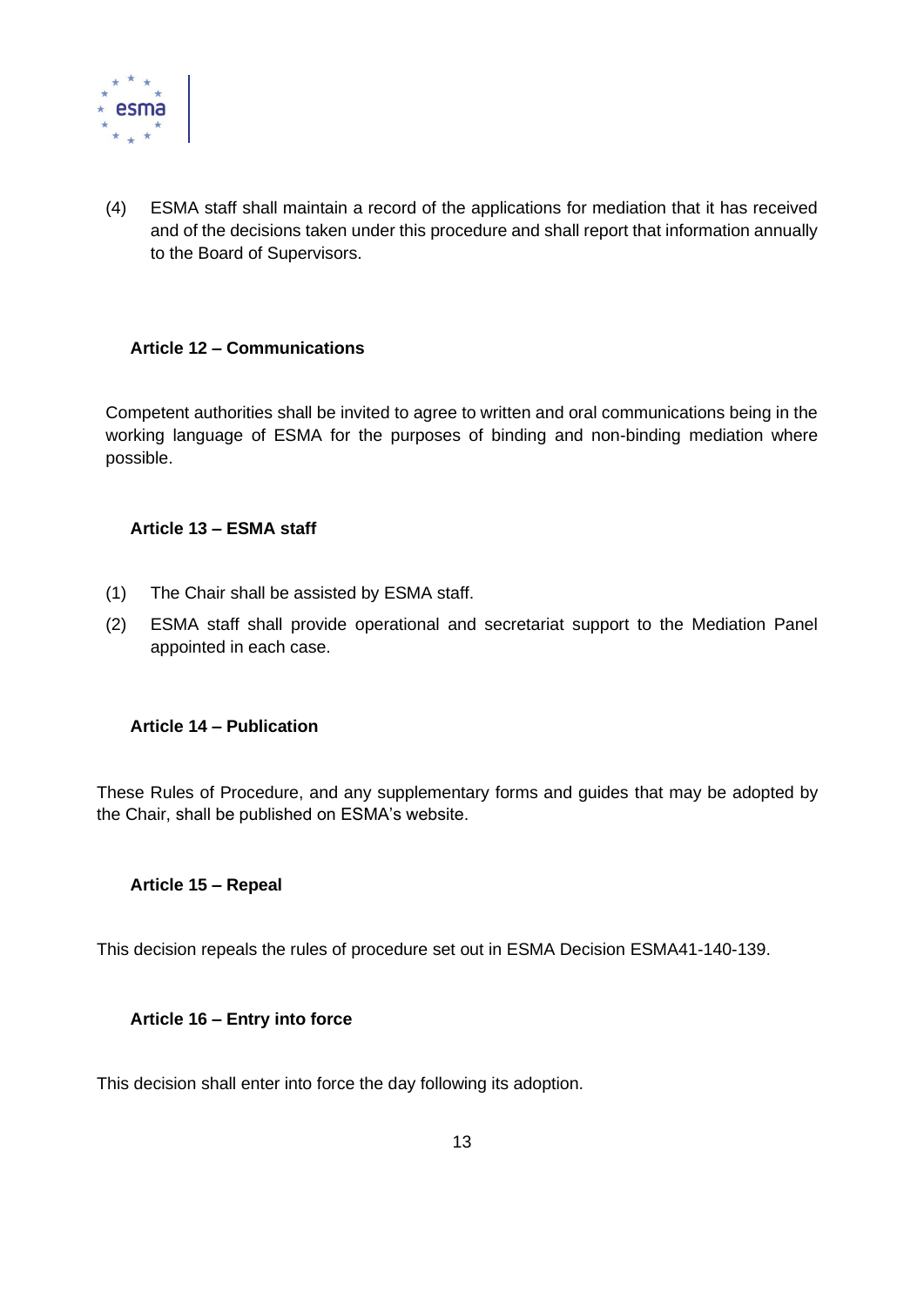

Done at Paris, 22 March 2022

*[signed]*

For the Board of Supervisors

The Chair

Verena Ross